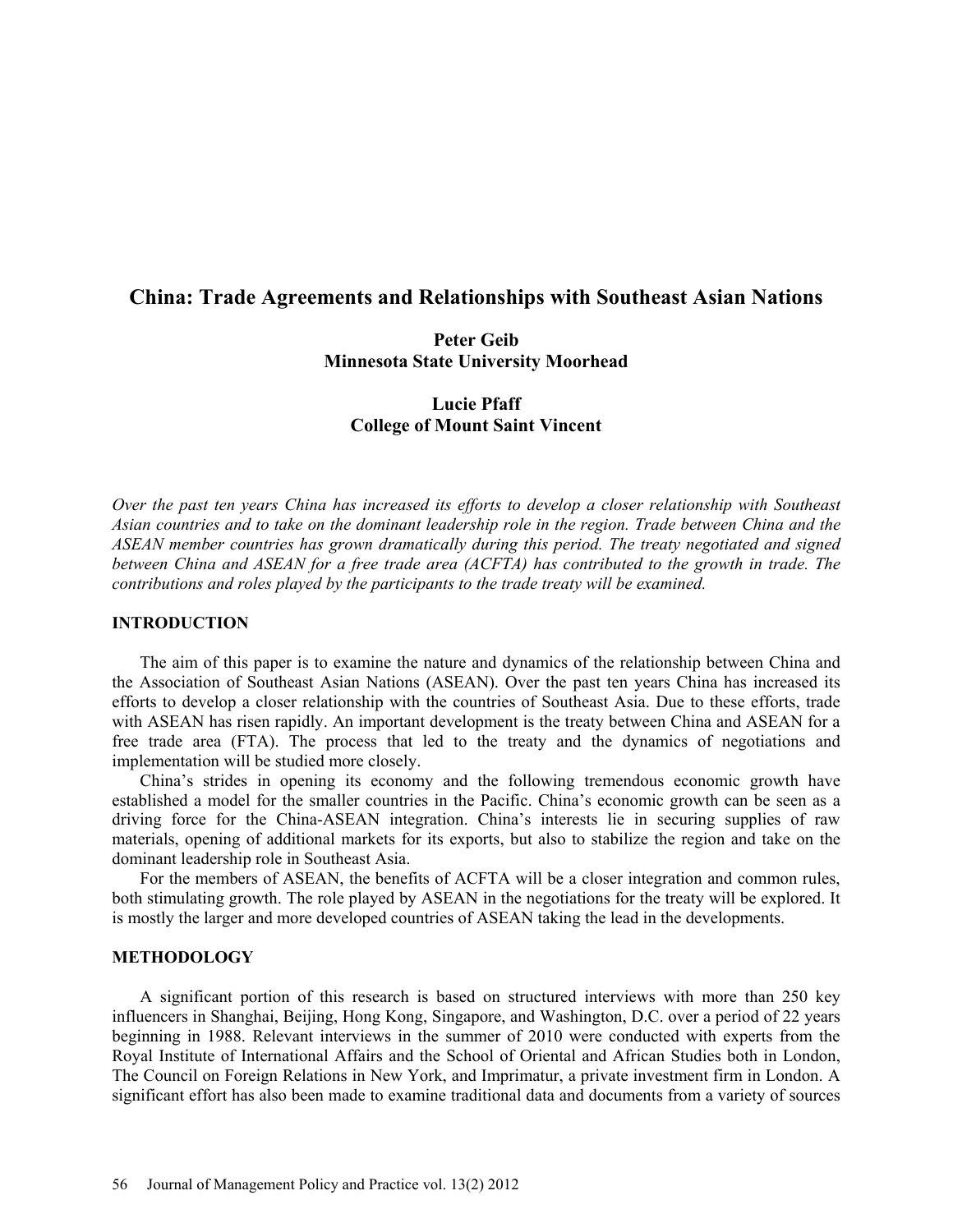when and where they were available. The most recent research in China was conducted on-site in Hong Kong, Shanghai, and Beijing for one month in the spring of 2011. Regarding Southeast Asia one author conducted structured interviews and document research in Singapore, Indonesia, Vietnam, and Hong Kong in the winter and spring of 2011. Research on China was also carried out at the Wilson Center and the Johns Hopkins School of Advanced Study of International Relations in Washington, D.C.

It is important to note that many of the professionals and experts on China and Vietnam wish to have their comments kept confidential. Therefore, we choose to respect their request of confidentiality in all cases. We have clearly referenced and documented data where they are public.

The methodology for this study where it involves interviews can be described as an emphasis on key stakeholders and influencers. In general, the interviews were conducted with senior analysts, corporate officers, and professionals. In addition to experts from the above listed institutions, other institution included analysts form such organizations as the Economist Group in Hong Kong, Shanghai, and London, the old Bear Sterns Investment firm, Goldman Sachs, Chase Investment Bank, U.S. Chamber of Commerce, and Boston Consulting Group in at least two locations, Microsoft, and a host of other public and private professionals.

The interview format did not include a formal survey. A partial list of interview sites, together with a list of sample interview questions, can be found in the Appendix.

#### **SHAPING EVENTS**

Since the mid 1990's, China has been actively seeking to develop its relationship with Southeast Asia through cooperative approaches such as developing trade agreements with the countries in the region, especially the members of the Association of Southeast Asian Nations (ASEAN). In the period of 1993 to 2001, China's trade with ASEAN had increased rapidly, as much as 75 percent per year. The events of the financial crisis of 1997-98 prompted China to strive for a stable environment in the region to allow for continued economic growth. China's assistance to the region during the financial crisis helped to improve regional perceptions of China's motives (Vaughn & Morrison, 2006; Zhang, 2006).

In 2002, China adopted the ASEAN code of conduct on disputes in the South China Sea. This event turned China's emphasis to ASEAN, rather than to the Asia Pacific Cooperation (APEC) framework which includes the United States. Now China shifted attention to building a ASEAN-China Free Trade Area which marked a fundamental shift in relations between China and ASEAN (Vaughn & Morrison, 2006).

In November 2002, ASEAN and China signed the Framework Agreement on Comprehensive Economic Cooperation to create an ASEAN-China Free Trade Area (ACFTA) within a period of 10 years. Implementation would be staggered over that period. Two years later, in November 2004, the two sides signed the Agreement on Trade in Goods of the Framework Agreement on Comprehensive Economic Cooperation between ASEAN and the People's Republic of China. This agreement included a schedule of tariff reductions and the eventual elimination of tariffs on goods beginning in 2005, reaching zero by 2010. Certain "sensitive" products would have a longer phase-out period (Vaughn & Morrison, 2006).

The Framework Agreement came into force on July 1, 2003. It is an umbrella agreement which provides the general provisions for the establishment of an ASEAN-China Free Trade Area (ACFTA). It contains such provisions as, for instance:

- Progressive elimination of tariff and non-tariff barriers
- Progressive liberalization of trade in services and investment
- Strengthen trade and facilitation measures and
- Economic cooperation in areas of common interest (URL)

Of great importance among the provisions in the Framework is the intent to establish a legal mechanism for trade, investment and services following WTO rules and international standards. Both,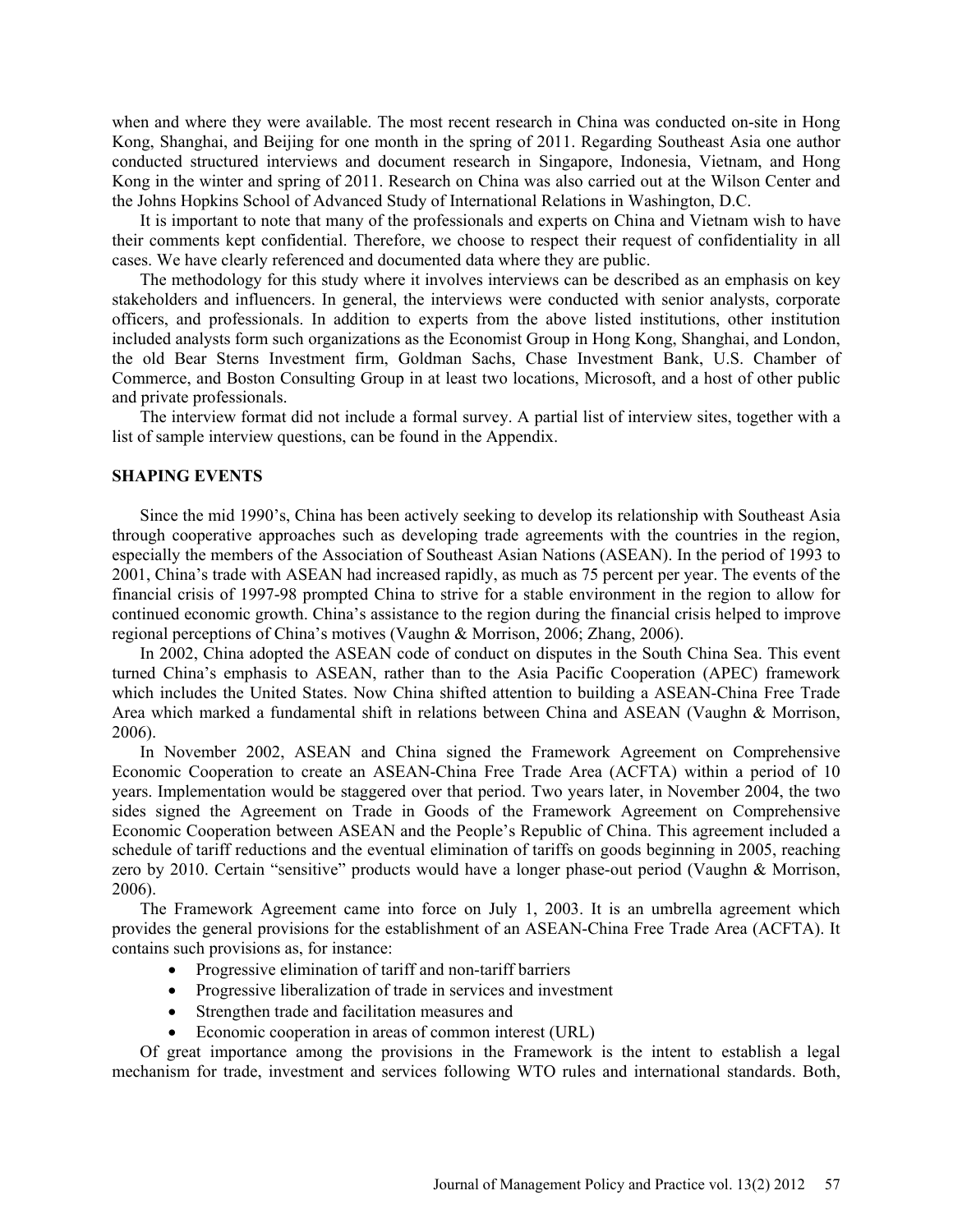rule of standards and rule of law, will help improve the systems of regional members and assist in economic integration (Zhang, 2006).

The Framework Agreement was followed by the Trade in Goods Agreement which came into force in July 2005, followed by the Trade in Services Agreement in July 2007. In 2010, the full implementation of zero tariffs for most goods in the FTA became applicable for China and the ASEAN 6 (Brunei, Indonesia, Malaysia, Philippines, Singapore, and Thailand). For the remaining four, Cambodia, Laos, Myanmar, and Vietnam (CLMV), zero tariffs will not come into force until 2015 (Thangavelu, 2010; Zhang, 2006).

The special treatment and development assistance to CLMV countries will further provide opportunities for emerging economies in ASEAN to take advantage of the special provisions in ACFTA. The ACFTA is seen as a catalyst as well as a platform for the creation of a larger free trade area consisting of ASEAN plus 3 countries (China, Japan, Korea) and ASEAN plus 6 (China, India, Japan, Korea, Australia, and New Zealand) (Thangavelu, 2010).

The establishment of a FTA between China and ASEAN created one of the world's largest trade areas. As of January 2010, it encompassed 1.9 billion people, had a combined GDP of U.S. \$6.6 trillion and the total trade amounted to U.S. \$4.3 trillion (Thangavelu, 2010). The lowering of trade and investment barriers will result in an enlarged integrated market, promote specialization and trade according to comparative advantage, and enable exploitation of scale economies, contributing to lower costs and increased economic efficiency (U-ACT), and the harmonizing of technical regulation and standards.

### **CHINA AS THE DRIVING FORCE OF CHANGE**

#### **Economic Profile**

Since its market reform began in 1978, China has been experiencing a dramatic transition. China started to move from a centralized planned command economy towards a modified market economy. In politics, the country moved from arbitrary political decision making to the rule of law. Socially, a closed society slowly became a more open society. As China began liberalizing its economy, its national wealth has increased at least ten-fold. Today, due to the efforts of privatizing, the private sector controls over half of China's labor force (Interviews). There may be 200 million people in China's middle class, defined as people with annual incomes of \$4000-\$5000 and a good deal of discretionary income. Annual per capita income is approximately \$3000, up from \$300 in 1988, when the author's first interviews took place.

The current financial crisis has impacted China in significant ways. It has forced dramatic policy innovation. The export driven manufacturing sector collapsed with the onset of the financial crisis causing upward of twenty million job losses in Guandong province alone. Serious labor unrest has been reported on several fronts (Interviews).

The argument is made that the Chinese leadership has managed its economic crisis brilliantly and innovatively. China actually began to experience an export manufacturing slowdown before the full force of the crisis hit in September 2008 (Interviews). Moreover, China had already established the long term policy goal of trying to shift the economy from dependence on exports and foreign direct investment to domestic demand. This has involved changing the Chinese core value of high savings (over 39 percent of income) to more consumption. The Chinese leadership initiated a \$505 billion stimulus package in November of 2008 and aimed directly at infrastructure development. The idea was to shift workers out of export manufacturing directly into infrastructure building.

#### **Effects on ASEAN**

ASEAN nations are attracted by the opportunities brought about by China's economic expansion and trade liberalization. China has become the chief trading partner for most countries in the region. As China becomes richer, it will become a market for the rest of Asia, just as the region will become a bigger market for China (*The Economist, 2010*). Four ASEAN members are already among China's major trading partners: Singapore, Malaysia, Indonesia, and Philippines. Singapore has always been a supporter of trade liberalization, and most of the tariffs were already near zero. Thanks to its raw material exports,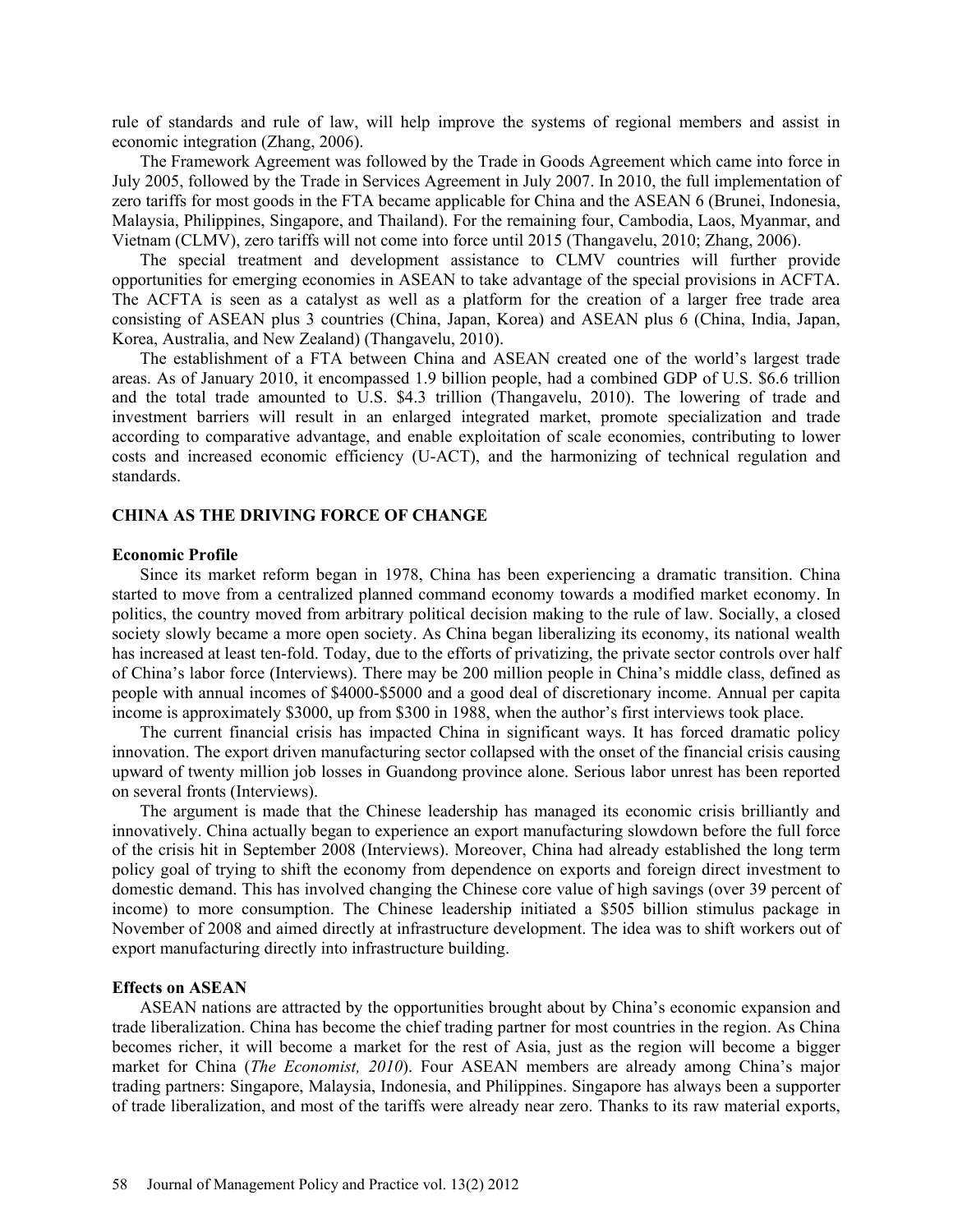Malaysia has a trade surplus with China. It is different for Indonesia and Philippines. Both countries specialize in producing low-cost manufactured goods. With the removal of the tariff, industries such as textiles and electronics in both countries would be hit hard by low-cost Chinese manufactured goods (Knowledge@Wharton, 2011; Tong, 2010).

The major goods China imports from ASEAN are intermediary goods, such as machinery, materials and fuels, plastic, fats and oils, rubber and organic chemicals. China and many ASEAN members directly compete in exports to advanced countries, such as the U.S. and the European Union (EU). Trade with China and ASEAN countries, except for Singapore, tends to be competitive, rather than complementary. This may prevent significant growth in trade between China and ASEAN. In the short run, some ASEAN countries may face severe competition from cheaper Chinese goods, especially in electronics, foot ware, apparels and textiles (Tong, 2010).

#### **Other Factors**

Due to China's historic dominance in Southeast Asia and the economic dominance of existing Chinese communities in much of the region, there is a heightened sensitivity in many countries to the possibility of "economic colonization" by China (Spears, 2009). Although China has achieved strong ties with certain members of ASEAN, many nations in the region, such as Malaysia, Philippines, and Vietnam still maintain a healthy fear of Chinese hegemony (Spears, 2009).

Individual ASEAN members clearly see FTA with China as a logical step toward partaking in China's growing domestic market. The ASEAN nations may also hope that the FTA can become an instrument for a "balance of power" to deal with China and as result further their own integration (Wang, 2007). The Chinese market offers enormous potential for the mostly small and export-oriented members of ASEAN. The FTA offers the small countries the opportunity to pool resources and combine markets, and possibly forge a comprehensive economic partnership with China.

The FTA may also affect a redistribution of the regional trade flows, as multinational companies may eventually see China and ASEAN as a single market and adjust production and supply chains in the region (Tong, 2010). An increasingly integrated market may also attract more foreign direct investment from developed countries, creating employment and greater economic welfare of member states.

However, the fear of China trying to dominate the region is always present. Asian countries would like to have it both ways: to resist China's power, but to continue trading with it; to maintain American security alliance but without sacrificing Chinese commerce (*The Economist,* 2010). Just as ASEAN nations are attracted to the opportunities offered by trade with China, they also seek to leverage their FTA with China by forging FTAs with important trading partners such as Japan, the EU, and the U.S. (Wang, 2009).

#### **CHINESE INTERESTS**

Commentators have offered various explanations for the initiative taken by China to sign a FTA with ASEAN countries. Most of these discussions make the standard economic arguments, e.g., a FTA is perceived as a balance to regionalism in other areas (Europe, North America), or that FTA helps to enhance the growing economic ties between China and ASEAN (Wang, 2007).

The official Chinese line is that the FTA would increase Chinese exports, ensure access to markets and raw materials, and attract foreign investment. China sees Southeast Asia as an important market with tremendous potential to absorb more Chinese goods. ASEAN countries also supply China with raw materials. Indonesia and Malaysia are sources for oil, and Malaysia is also a supplier of rubber and tin, while the Philippines are a source for oil and metals. Beyond that, China is hoping to attract investment from ASEAN nations in the Western region of China (Bello, 2011).

Generally, the assessment of China's motives regarding the FTA takes all the economic reasons into account. Nevertheless, the suspicion remains that the main motivation for China's trade activism is strategic. China's so called "peaceful rise" is seen as a comprehensive long-term strategy leveraging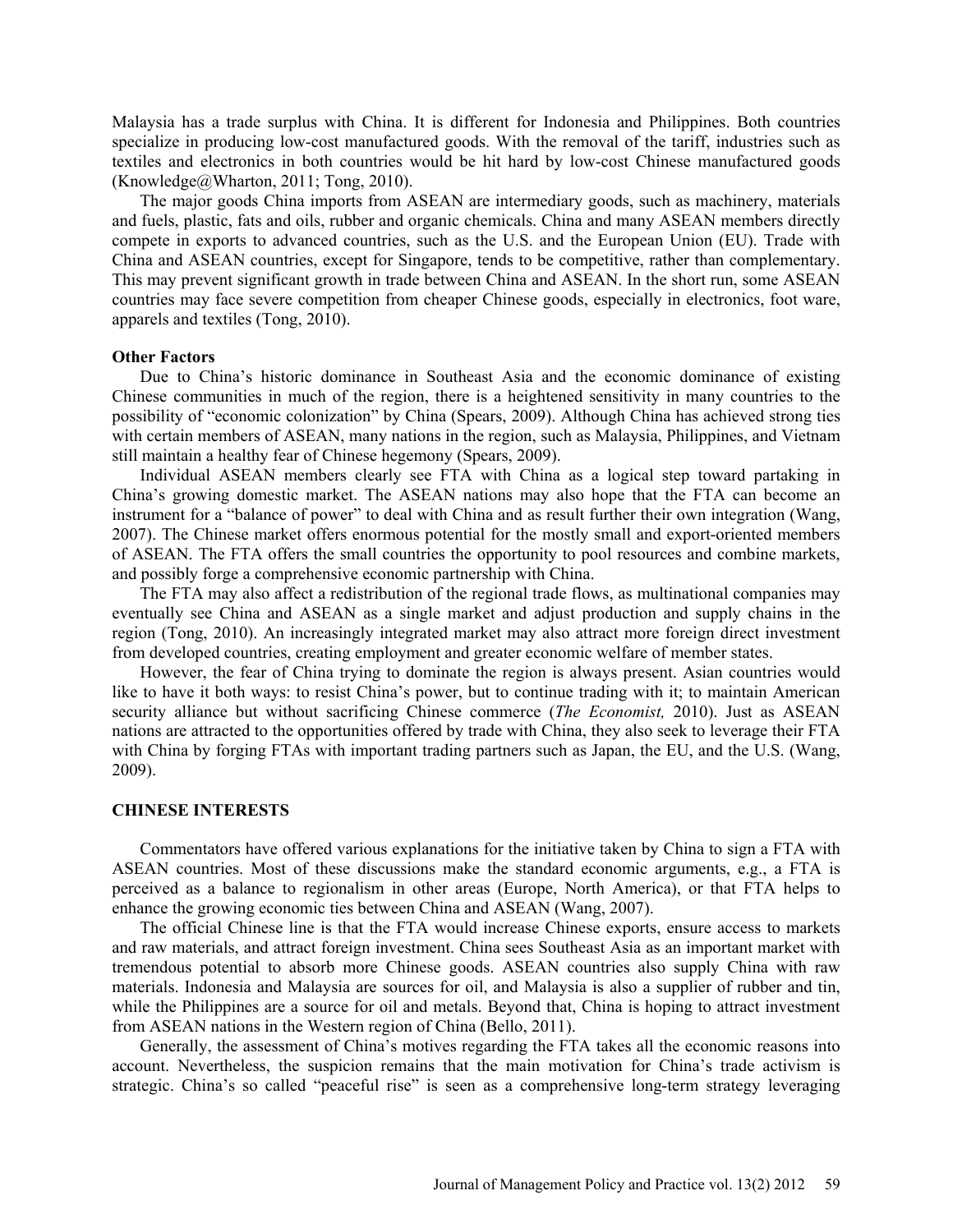globalization as a catalyst to accelerate China's growing economic development, but also to elevate China's power and stature (Wang, 2009).

In the case of Southeast Asia, China's FTA with ASEAN is more likely driven by a political logic. The closer economic ties with Southeast Asian countries may alleviate their fears of a rising China, but also help to secure raw materials crucial to China's economic development. At the same time, it will ensure a peaceful and stable environment close to home while increasing China's growing influence in the region and help counterbalance American and Japanese power (Wang, 2009). This trade offensive better achieves China's goals of improving relations with ASEAN countries and expanding influence in Southeast Asia than any previous approach that China had adopted in the past (Wang, 2007).

### **ECONOMIC SIGNIFICANCE FOR ASEAN RELATIONS TO CHINA**

#### **Chinese – ASEAN Trade**

The larger countries by size and GDP are the major players in the leadership dynamics of the ASEAN-China economic relationship. It is clear that China has become a major trading partner. According to Chinese data, from 1997-2006, its exports to, and imports from, ASEAN countries grew by 450 percent and 625 percent respectively (Congressional Research Service). There is an important figure to note. In 2010 monthly growth in foreign trade between ASEAN and China was growing over 60 percent (Forest, 2010). ASEAN assets were becoming more valuable to China faster than those from other parts of the world. It is above all that commodities and natural resources were influencing the development of trade (Interviews). [see table 1]

|                                                  | 1997   | 2005   | 2006    | 2005-2006 %<br>Change | 1997-2006 %<br><b>Change</b> |
|--------------------------------------------------|--------|--------|---------|-----------------------|------------------------------|
| <b>China's Exports to ASEAN</b><br>(\$ millions) | 12,698 | 55,459 | 71,325  | 28.6                  | 450.0                        |
| <b>U.S. Exports to ASEAN</b><br>(\$ millions)    | 48,271 | 49,637 | 57,307  | 15.5                  | 18.7                         |
|                                                  |        |        |         |                       |                              |
| <b>China's Exports to ASEAN</b>                  |        |        |         |                       |                              |
| as a Percent of Total Exports                    | 7.0    | 7.3    | 7.4     |                       |                              |
| $\frac{6}{6}$                                    |        |        |         |                       |                              |
| <b>U.S. Exports to ASEAN</b>                     |        |        |         |                       |                              |
| as a Percent of Total Exports                    | 7.0    | 5.5    | 5.5     |                       |                              |
| (%)                                              |        |        |         |                       |                              |
|                                                  |        |        |         |                       |                              |
| <b>China's Imports from</b>                      |        |        |         |                       |                              |
| <b>ASEAN</b>                                     | 12,357 | 75,017 | 89,538  | 19.4                  | 624.6                        |
| (\$ millions)                                    |        |        |         |                       |                              |
| <b>U.S. Imports from ASEAN</b>                   |        |        |         |                       |                              |
| (\$ millions)                                    | 71,013 | 98,915 | 111,201 | 12.4                  | 56.6                         |
|                                                  |        |        |         |                       |                              |
| <b>China's Imports from</b>                      |        |        |         |                       |                              |
| <b>ASEAN</b>                                     | 9.0    | 11.4   | 11.3    |                       |                              |
| as a Percent of Total $(\% )$                    |        |        |         |                       |                              |
| <b>U.S. Imports from ASEAN</b>                   | 8.2    | 5.9    | 6.0     |                       |                              |
| as a Percent of Total $(\% )$                    |        |        |         |                       |                              |

**TABLE 1 CHINESE AND U.S. TRADE WITH ASEAN**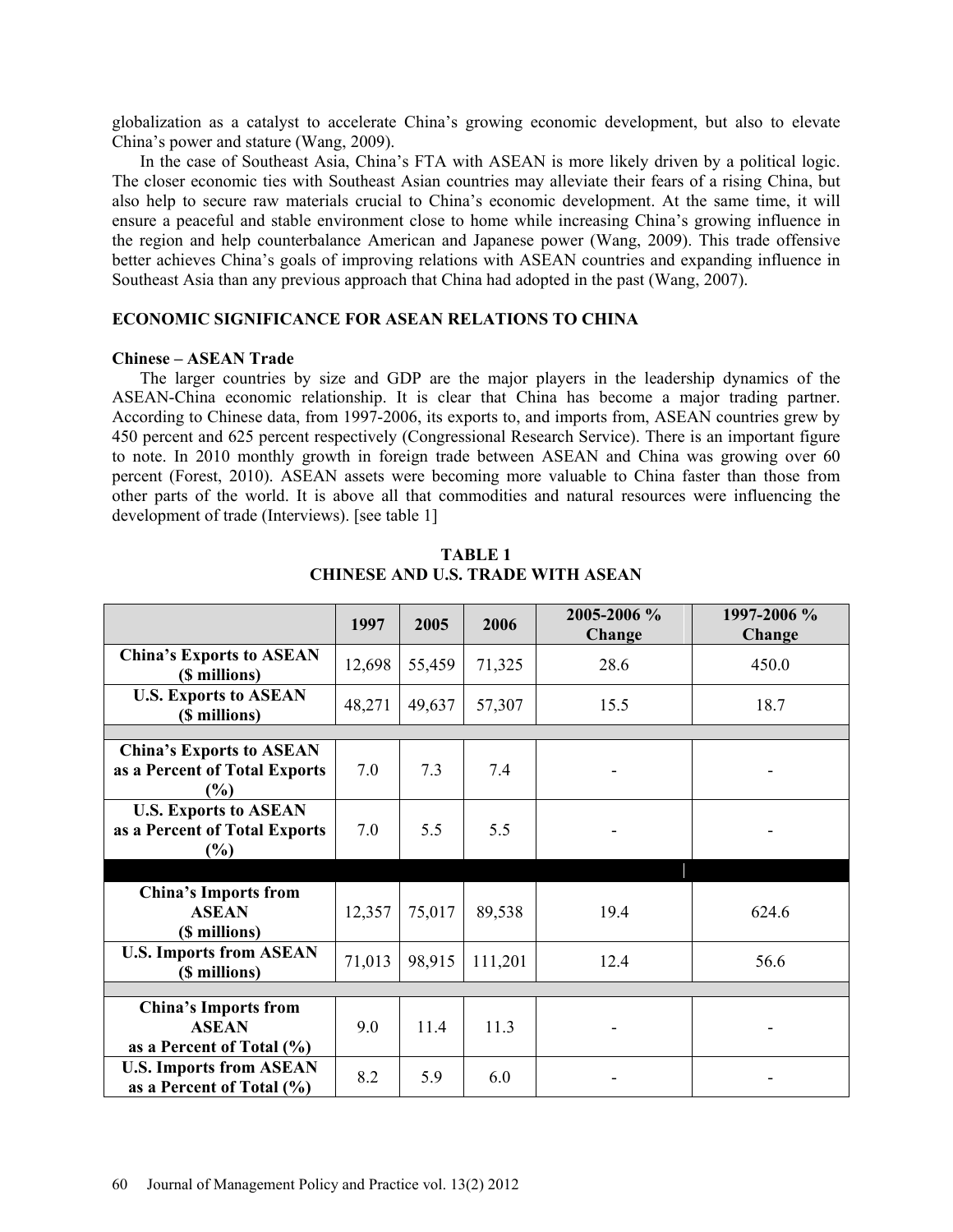Another aspect in the relationship is China's foreign direct investment in the region. From 2002-2006 China's FDI totaled \$2.3 billion or 1.3 percent, making China the tenth overall source of ASEAN's FDI. Below, tables 1 and 2 give an overview of trade between ASEAN, China, and the U.S.

#### **TABLE 2**

### **ASEAN TRADE WITH THE UNITED STATES AND CHINA FOR 1995, 2000, AND 2006 AS A PERCENT OF TOTAL TRADE**

| <b>ASEAN Imports (% of total)</b> |      |      |      |  |  |  |
|-----------------------------------|------|------|------|--|--|--|
|                                   | 1995 | 2000 | 2006 |  |  |  |
| <b>United States</b>              | 14.6 | 14.0 | 10.3 |  |  |  |
| China                             | 2.2  | 5.2  | 11.4 |  |  |  |
| <b>ASEAN Exports (% of total)</b> |      |      |      |  |  |  |
|                                   | 1995 | 2000 | 2006 |  |  |  |
| <b>United States</b>              | 18.5 | 18.0 | 13.9 |  |  |  |
| China                             |      | 3.5  | 89   |  |  |  |

Sources: ASEAN Secretariat, *2005 and 2006 ASEAN Yearbook* and International Monetary Fund, *Direction of Trade Statistics,* June 2007.

Notes: Data for 2006 do not include Laos and Myanmar (Burma); ASEAN trade data differ from that reported by its trading partners.

#### **Leadership Dynamics by Country**

Each country in ASEAN brings its own unique contribution to the relationship with China. In the following country profiles of the major players in ACFTA their relationship with China will be described and thus will add to the overall understanding of the emerging dynamics.

Among the ASEAN countries, Singapore and Thailand have been the most proactive in pursuing a regional FTA with China. The Philippines initially was a reluctant participant in the ASEAN  $10 + China$ FTA, because its trade with Japan and the United States was much larger and more important. Eventually the country turned around and embraced the FTA to show willingness to have closer ties with China (Zhang, 2006). Myanmar, Cambodia, and Laos are the least developed countries of ASEAN and have, therefore, received special arrangements within the FTA. Due to their geographic proximity, Cambodia, Laos and Vietnam are more directly affected by China's development and China is paying special attention to these countries in its development activities of the Greater Mekong Sub-region (Zhang, 2006).

### **THE SINGAPORE ROLE**

In order to understand trade and investment dynamics in the region, one must understand the Singapore story. Under the leadership of Lee Kuan Yew, the city-state of Singapore became a very successful international business entity and the first "Asian Tiger" in the post-World War II era.

The Singapore model was and is based on the rule of law (particularly in commercial terms, inward foreign direct investment, and free and open trade) (Interviews). Singapore has continued to move up the value chain increasingly emphasizing financial services, information technology, and bio-medical sciences (Interviews). Particularly relevant to China is that Singapore is a 76 percent Sinic society and therefore the cultural correlations with China are strong (Interviews).

Singapore's leadership has always believed that as a small country in Asia (5 million people) the best policy was to rely on and advance the rule of law and treaties (Interviews). The leadership has long sought trade liberalization, foreign direct investment, the rule of law, and more integration with China in the region. As a growing prosperous cutting edge international business entity with a growth rate over 7 percent, it is an effective leadership model (Interviews).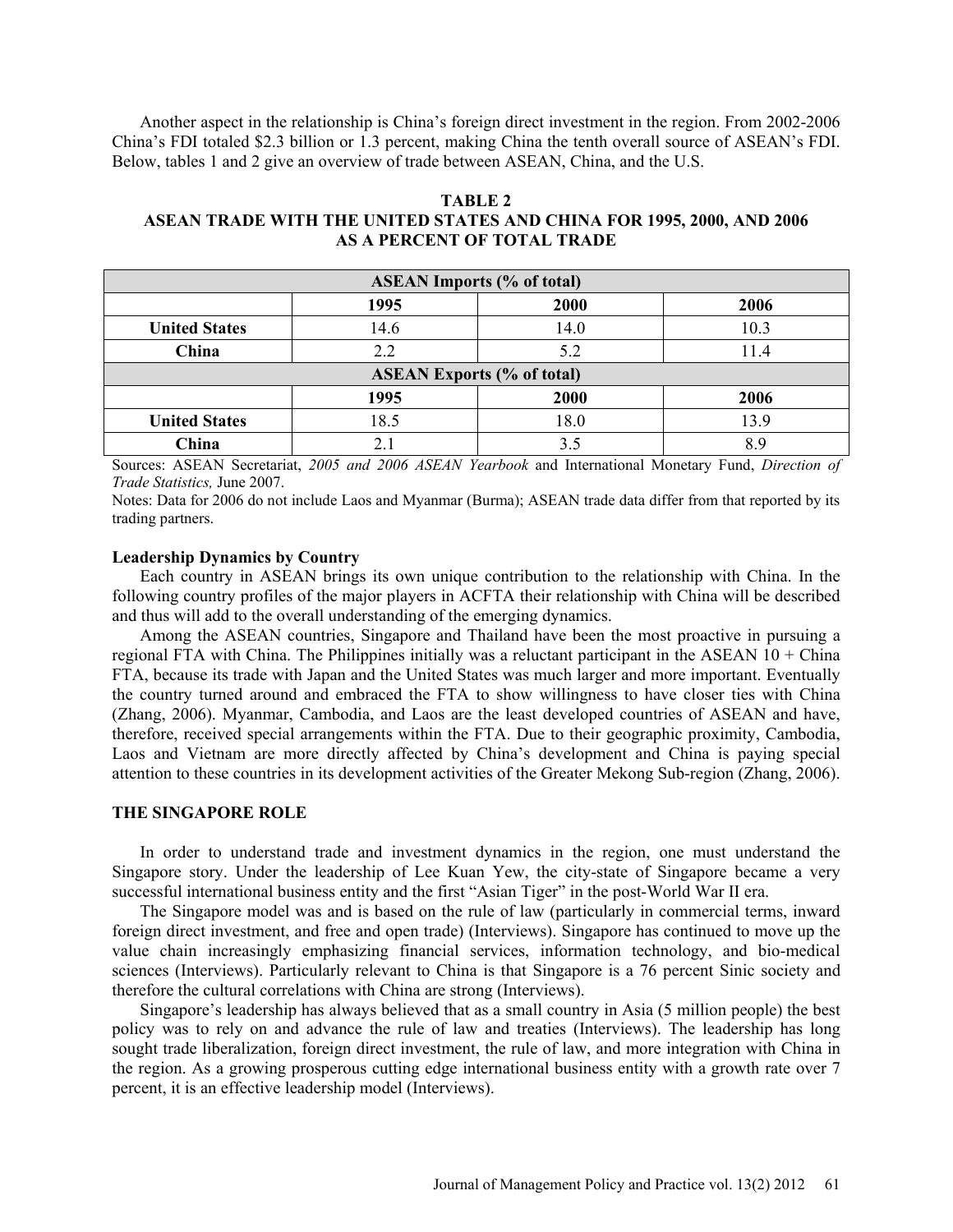#### **MALAYSIA**

Malaysia represents an important country in the leadership dynamics of ACFTA. As already mentioned above, ASEAN countries are important suppliers of commodities as well as intermediate goods. Malaysia will be in the lead selling rubber, palm oil, and fruits and vegetables in China. China may also purchase certain electronics from Malaysia's high technology sector (Interviews). Malaysia, a country of 29 million people about the size of New Mexico, is positioned to benefit directly from China's dramatic growth and insatiable demand of food and resources.

Malaysia and palm oil is a key to understanding why Malaysia can play a leading role in the ASEAN-China economic development relationship. Malaysia supplies 60-65 percent of the world's palm oil. China has an insatiable appetite for palm oil and cannot supply it from any other source. Thus, on this reality alone, Malaysia will play a lead role in economic integration with China (Interviews).

#### **VIETNAM: IMPORTANT AND COMPLICATED**

Left isolated by the U.S. Embargo in 1979, followed by a decade of rigid communist central planning that left the country bankrupt and starving, Vietnam finally made a breakthrough with market reforms in 1986 (Doi Moi). In the mid 90's the leadership signed a bilateral trade agreement with the U.S. and later became an active member of the World Trade Organization (WTO). Since then, one American interviewee living and working in Ho Chi Minh City (Saigon) described it as a miracle decade with seven percent unprecedented growth (Interviews). Part of their motivation for growth comes from their realization of the market reform advances of China and the original Southeast Asian Tigers such as Singapore and Thailand. The Vietnamese saw themselves being left behind (Interviews).

Vietnam is not only an economy in transition but also a nation in transformation. Evidence of this economic and social group growth is visible everywhere. The country's 87 million people have new levels of wealth and freedom. There is increasingly a middle class buying everything from condos to motorbikes, from iPhones to entertainment systems (Interviews).

Vietnam's profile in terms of competitive advantage represents a mixed picture. One advantage is a huge enthusiastic workforce. 70 percent of its population is under 35. An impressive 93 percent of the population is literate, but only 32 percent are "skilled." Agriculture still accounts for one fifth of the economic output and employs over half the workforce (Interviews).

Foreign direct investment from China and other countries like the U.S. will not only support general economic development but will also aid skill development (Interviews). Foreign direct investment continues to develop the vast majority of new jobs. Vietnam's competitive advantage is still in low-cost labor. A lack of "skills" in Vietnam makes Thailand and China more attractive to investors looking for higher tech production (Interviews). Infrastructure is better than in most developing countries. But public services continue to be lacking as the government struggles to play catch up (Interviews).

Vietnam is a leader in the China-ASEAN economic relationship but it is a uniquely complicated relationship with China. Part of this clearly relates to history, China having dominated Vietnam for 900 years in a past era. At the same time China and Vietnam both manage single-party so-called communist regimes. Vietnam is wary of China but seeks more economic cooperation due to China's dramatic advance. In fact, Vietnam has adopted many aspects of China's political-economic model (Interviews). Competition arises from the fact that both countries compete for foreign direct investment as low-wage countries, but Chinese labor costs have been rising, a trend that will continue. On the other hand, China sees Vietnam's growth and therefore many opportunities for direct investment. Beyond that the emerging consumer middle class becomes a market for Chinese goods (Interviews).

## **THAILAND: THE BIGGEST MARKET**

Thailand, a country of 63 million, is a clear leader in China-ASEAN economic relationship. It has become the largest single market for Chinese goods. The country purchased about \$40 billion worth of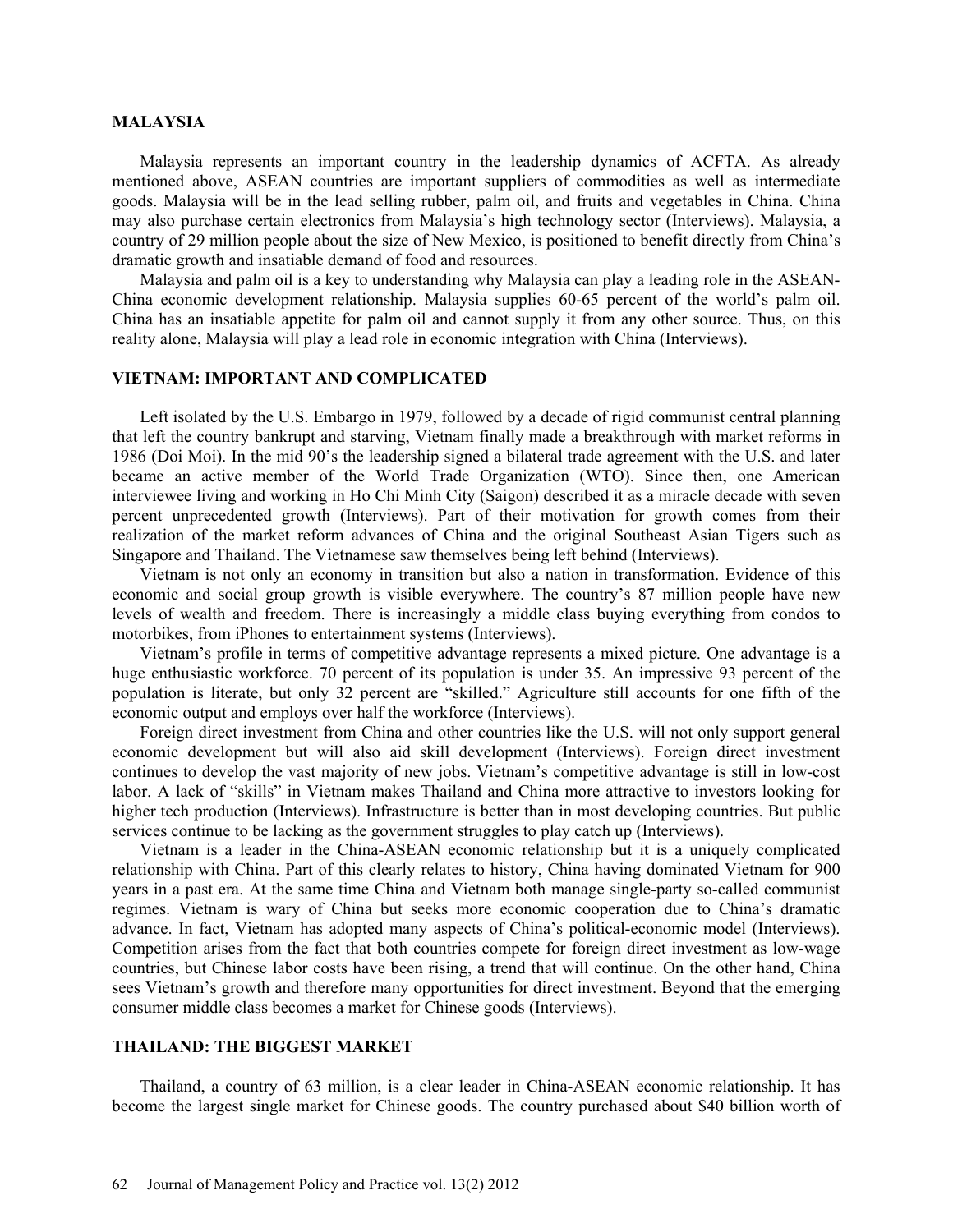goods in 2010. The Thai government forecast the value of exports to China will more than double in the next two years (*Christian Science Monitor*, 2011). One analyst observes that Thailand is well-positioned to take China's place at the lower end of the production network (*Time World*, 2011).

Thailand sees China's business opportunities and is making necessary adjustments to benefit from mutual trade. One example of policy changes is in Thailand's handicraft industry, where government encourages product differentiation. Government also put policies in place to simplify procedures and processes for setting up and doing business. The country has also closely cooperated with China for the development of transport and economic corridors, to achieve improvements in competitiveness and a more integrated regional market.

### **INDONESIA**

As a huge country of over 238 million people comprising over 17,000 islands south of the Malay Peninsula, Indonesia plays a major role in the China-ASEAN relationship. Indonesia is the largest economy in ASEAN, making it a natural leader. The economy is growing. The banks are sound. The political system is stable (Interviews). But this role is more problematic for Indonesia than the somewhat clear cut case for Malaysian relationship with China. Indonesia is a source of great natural resources for the huge and growing Chinese demand. In 2005 PRC President Hu Jin Tao and Indonesian President Yudhoyona signed a declaration proclaiming "strategic partnership" that was accompanied by a promise of preferential loans worth \$300 million (CRS Report for Congress).

Both countries are clearly interested in maximizing financial and business benefits. As China may use foreign direct investment to shape and further enhance its sphere of influence, Indonesia needs to develop its huge offshore crude oil resources, coal fields, natural gas, and other commodities (Interviews). Nevertheless, Indonesian leadership has questioned some of the aspects of the rapid pace of trade liberalization with Chinas and tried unsuccessfully in 2010 to delay tariff cuts on 200 items including textiles, machinery, iron and steel (*Christian Science Monitor,* 2011).

#### **CONCLUSION**

Since the 1990's, China has increased efforts for a closer relationship with ASEAN. The formation of a free trade area, ACFTA, is a fundamental shift in the relations between China and ASEAN. Forming the free trade area has resulted in increased trade and development, improved rules and regulations, and success has served as a model to follow.

Benefits derived by China include export markets for its goods as well as participation in the growth of ASEAN markets. Very important to China is securing access to raw materials and commodities vital to the Chinese economy. China has taken on the leadership role and become the driving economic force aiming at stabilizing markets and avoiding future crises.

Generally, ASEAN members are major exporters of raw materials and intermediate goods in China. The countries expect that FTA will give them the opportunity to partake in China's tremendous growth and lead to increased exports to China. Individual ASEAN members see ACFTA as a logic step to benefit from China's growing domestic market.

However, there is the ever present fear that China is trying to dominate the region. There is a certain ambivalence: on one hand the countries want to increase trade with China, on the other they wish to maintain alliances with the U.S., Europe, and Japan. Although China is stressing economic reasons for furthering the relationship with ASEAN, there always remains the suspicion that China's main motivation for trade activism is strategic. China's so called "peaceful rise" is seen as a comprehensive long-term strategy leveraging globalization as a catalyst to accelerate China's economic development, but also to expand China's power and stature in the Pacific.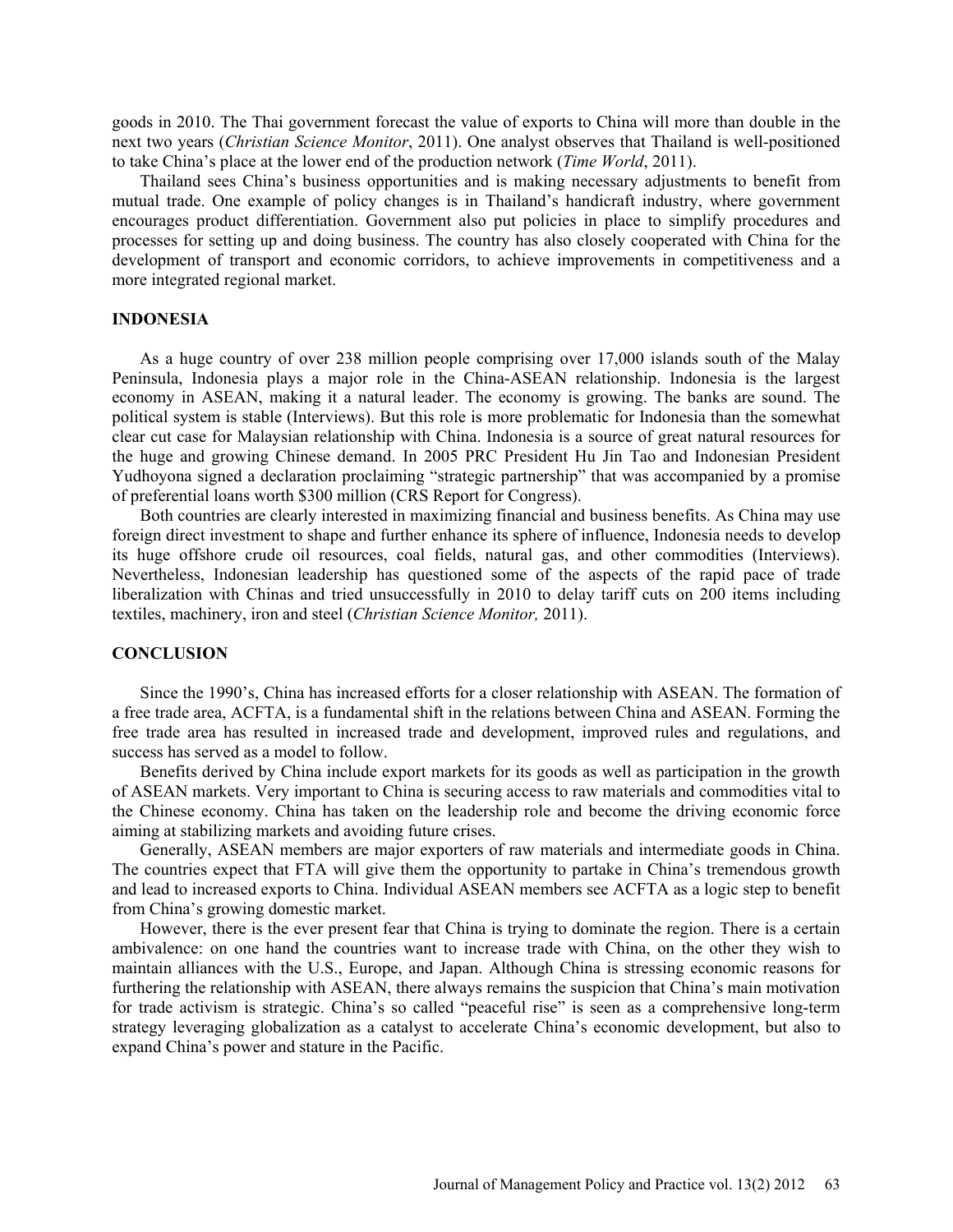## **REFERENCES**

Bello, W. (2011, January 3). China and Southeast Asia: Emerging Problems in an Economic Relationship. *Transnational Institute,* (http://www.tni.org).

(2011, February 8). Southeast Asia Embraces China Trade, Buts How's The Relationship? *Christian Science Monitor.*

(2008, January 4). China's "Soft Power" in Southeast Asia, *Congressional Research Service,* p. CRS-9.

Forest, D. (2010, March 16). Southeast Asia Becoming China's Trading Partner of Choice. *Oil Price.*

(2011, January 3). The China-ASEAN Free Trade Agreement: Who's Happy, Who's Not. *Knowledge@Wharton.* http://www.knowledgearwahrton.com.cn/index.cfm?fa

Lao, J. (2010, November 5). ASEAN-China Free Trade Area, *Philippine Trade Training Center,* Department of Trade and industry, Philippines.

Shafaeddin, M. (2010, September). The Role of China in Regional South-South Trade In Asia-Pacific: Prospects for industrialization of the low-income countries. *MPRA Paper No. 26358.*

Spears, C.A. (2009, July 19). U.S. Expands Trade in Southeast Asia to Check China. *The World Affairs Blog Network,* http://southeastasia.foreugnpolicyblogs.com.

Thangavelu, S. (2010, January 27). Will ASEAN benefit from the ASEAN-China FTA? ASEAN, *China, Financial Integration, Trade.* East Asia Forum – http://www.eastasiaforum.org

(2010, December 4). In the balance. A special report on China's Place in the World. *The Economist* p. 11-12.

(2011, January 22). Free Trade With China: ASEAN's Winners and Losers. *Time World.*

Tong, S. Y. and Chong, C. (2010, April 12). China-ASEAN Free Trade Area in 2010: A Regional Perspective. *East Asian Institute Background Breif No. 519.* National University of Singapore.

UACT (Universal Access to Competitiveness and Trade). ASEAN-China Free Trade Agreement: A Primer. info@uactphilippines.org.

URL. (2011, January 3). ASEAN-China. URL:www.matrade.gov.my.

Vaughn, B. and Morrison, W. M. (2006, April 4). China-Southeast Asia Relations: Trends, Issues, and Implications for the United States. *CRS Report for Congress.*

Wang, V. (2007, August 5-6). The Logic of China-ASEAN Free Trade Agreement: Economic Statecraft of "peaceful Rise". *China in the World, the World in China International Conference.* Institute of China Studies, University of Malaga.

Wang, V. (2009, August 20). China-ASEAN Free Trade Area: A Chinese "Monroe Doctrine" or "Peaceful Rise"? The Jamestown Foundation. *China Brief,* vol. 9, No. 17.